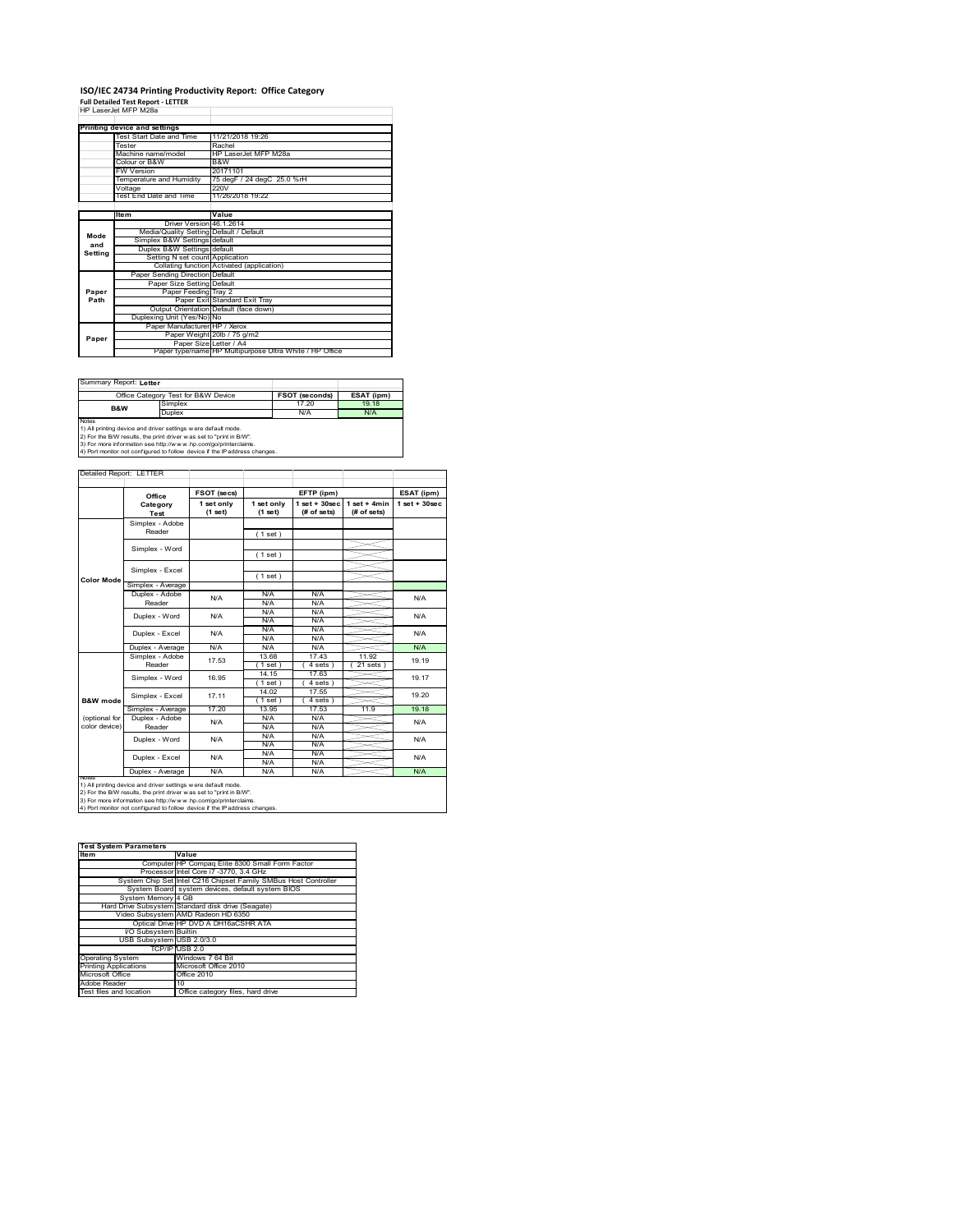#### **ISO/IEC 24734 Printing Productivity Report: Office Category Full Detailed Test Report ‐ A4** HP LaserJet MFP M28a

|         | HP Laserjet MFP M28a                    |                                                         |
|---------|-----------------------------------------|---------------------------------------------------------|
|         | Printing device and settings            |                                                         |
|         | Test Start Date and Time                | 11/21/2018 19:26                                        |
|         | Tester                                  | Rachel                                                  |
|         | Machine name/model                      | HP LaserJet MFP M28a                                    |
|         | Colour or B&W                           | B&W                                                     |
|         | <b>FW Version</b>                       | 20171101                                                |
|         | Temperature and Humidity                | 75 degF / 24 degC 25.0 %rH                              |
|         | Voltage                                 | 220V                                                    |
|         | Test End Date and Time                  | 11/26/2018 19:22                                        |
|         |                                         |                                                         |
|         | ltem                                    | Value                                                   |
|         | Driver Version 46.1.2614                |                                                         |
| Mode    | Media/Quality Setting Default / Default |                                                         |
| and     | Simplex B&W Settings default            |                                                         |
| Setting | Duplex B&W Settings default             |                                                         |
|         | Setting N set count Application         |                                                         |
|         |                                         | Collating function Activated (application)              |
|         | Paper Sending Direction Default         |                                                         |
|         | Paper Size Setting Default              |                                                         |
| Paper   | Paper Feeding Tray 2                    |                                                         |
| Path    |                                         | Paper Exit Standard Exit Tray                           |
|         |                                         | Output Orientation Default (face down)                  |
|         | Duplexing Unit (Yes/No) No              |                                                         |
|         | Paper Manufacturer HP / Xerox           |                                                         |
| Paper   |                                         | Paper Weight 20lb / 75 g/m2                             |
|         | Paper Size Letter / A4                  |                                                         |
|         |                                         | Paper type/name HP Multipurpose Ultra White / HP Office |

Summary Report: **A4**

|       | Office Category Test for B&W Device                            | <b>FSOT (seconds)</b> | ESAT (ipm) |  |  |  |  |
|-------|----------------------------------------------------------------|-----------------------|------------|--|--|--|--|
| B&W   | Simplex                                                        | 17.83                 | 18.30      |  |  |  |  |
|       | Duplex                                                         | N/A                   | N/A        |  |  |  |  |
| Notes |                                                                |                       |            |  |  |  |  |
|       | 1) All printing device and driver settings w ere default mode. |                       |            |  |  |  |  |
|       |                                                                |                       |            |  |  |  |  |

1) All printing device and driver settings were default mode.<br>2) For the B/W results, the print driver was set to "print in B/W".<br>3) For more information see http://www.hp.com/go/printerclaims.<br>4) Port monitor not configur

|                                | Office                    | FSOT (secs)             |                       | EFTP (ipm)                       |                               | ESAT (ipm)        |
|--------------------------------|---------------------------|-------------------------|-----------------------|----------------------------------|-------------------------------|-------------------|
|                                | Category<br>Test          | 1 set only<br>$(1$ set) | 1 set only<br>(1 set) | $1$ set $+30$ sec<br>(# of sets) | $1$ set + 4min<br>(# of sets) | $1$ set $+30$ sec |
|                                | Simplex - Adobe<br>Reader |                         | (1 set)               |                                  |                               |                   |
|                                | Simplex - Word            |                         | (1 set)               |                                  |                               |                   |
| Colour<br>Mode                 | Simplex - Excel           |                         | (1 set)               |                                  |                               |                   |
|                                | Simplex - Average         |                         |                       |                                  |                               |                   |
|                                | Duplex - Adobe<br>Reader  | N/A                     | N/A<br>N/A            | N/A<br>N/A                       |                               | N/A               |
|                                | Duplex - Word             | N/A                     | N/A<br>N/A            | N/A<br>N/A                       |                               | N/A               |
|                                | Duplex - Excel            | N/A                     | N/A<br>N/A            | N/A<br>N/A                       |                               | N/A               |
|                                | Duplex - Average          | N/A                     | N/A                   | N/A                              |                               | N/A               |
|                                | Simplex - Adobe<br>Reader | 18 23                   | 13 16<br>$1$ set)     | 16.67<br>4 sets                  | 17 93<br>$20$ sets            | 18.31             |
|                                | Simplex - Word            | 17.53                   | 13.68<br>$1$ set)     | 16.87<br>4 sets                  |                               | 18.32             |
| <b>B&amp;W</b> mode            | Simplex - Excel           | 17 73                   | 13.53<br>$1$ set)     | 16.80<br>4 sets                  |                               | 18.29             |
|                                | Simplex - Average         | 178                     | 13 45                 | 1678                             | 17.9                          | 18.30             |
| (optional for<br>color device) | Duplex - Adobe<br>Reader  | N/A                     | N/A<br>N/A            | N/A<br>N/A                       |                               | N/A               |
|                                | Duplex - Word             | N/A                     | N/A<br>N/A            | N/A<br>N/A                       |                               | N/A               |
|                                | Duplex - Excel            | N/A                     | N/A<br>N/A            | N/A<br>N/A                       |                               | N/A               |
|                                | Duplex - Average          | N/A                     | N/A                   | N/A                              |                               | N/A               |

1) All printing device and driver settings were default mode.<br>2) For the B/W results, the print driver was set to "print in B/W".<br>3) For more information see http://www.hp.com/go/printerclaims.<br>4) Port monitor not configur

| <b>Test System Parameters</b> |                                                                 |  |  |  |
|-------------------------------|-----------------------------------------------------------------|--|--|--|
| <b>Item</b>                   | Value                                                           |  |  |  |
|                               | Computer HP Compaq Elite 8300 Small Form Factor                 |  |  |  |
|                               | Processor Intel Core i7 -3770, 3.4 GHz                          |  |  |  |
|                               | System Chip Set Intel C216 Chipset Family SMBus Host Controller |  |  |  |
|                               | System Board system devices, default system BIOS                |  |  |  |
| System Memory 4 GB            |                                                                 |  |  |  |
|                               | Hard Drive Subsystem Standard disk drive (Seagate)              |  |  |  |
|                               | Video Subsystem AMD Radeon HD 6350                              |  |  |  |
|                               | Optical Drive HP DVD A DH16aCSHR ATA                            |  |  |  |
| <b>VO Subsystem Builtin</b>   |                                                                 |  |  |  |
| USB Subsystem USB 2.0/3.0     |                                                                 |  |  |  |
|                               | TCP/IP USB 2.0                                                  |  |  |  |
| <b>Operating System</b>       | Windows 7 64 Bit                                                |  |  |  |
| <b>Printing Applications</b>  | Microsoft Office 2010                                           |  |  |  |
| Microsoft Office              | Office 2010                                                     |  |  |  |
| Adobe Reader                  | 10                                                              |  |  |  |
| Test files and location       | Office category files, hard drive                               |  |  |  |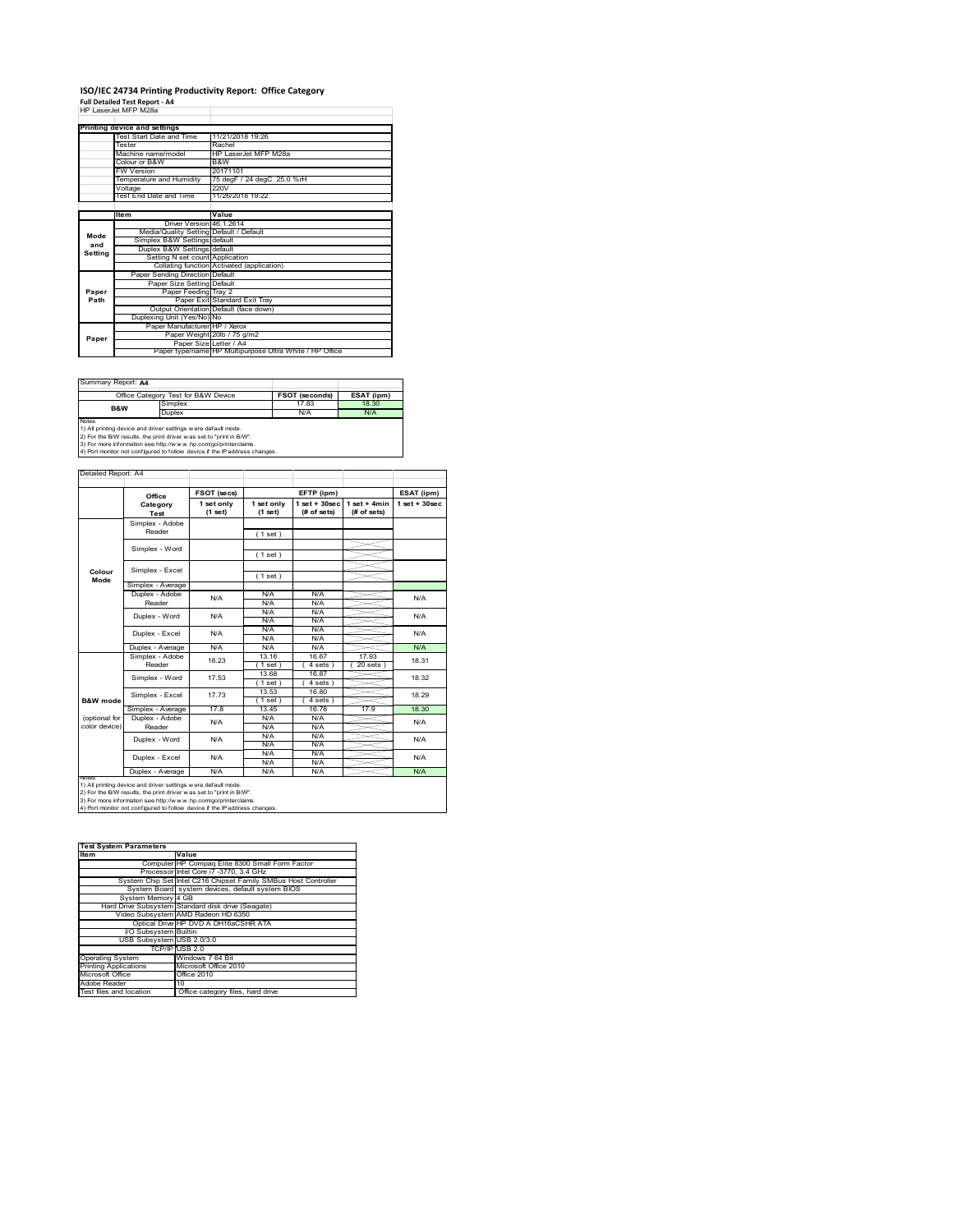## **ISO/IEC 24734 Printing Productivity Report: Office Category Feature Performance Full Report ‐ Office Feature Performance Test** HP LaserJet MFP M28a

|         | Printing device and settings            |                                                         |
|---------|-----------------------------------------|---------------------------------------------------------|
|         | Test Start Date and Time                | 11/21/2018 19:26                                        |
|         | Tester                                  | Rachel                                                  |
|         | Machine name/model                      | HP LaserJet MFP M28a                                    |
|         | Colour or B&W                           | B&W                                                     |
|         | FW Version                              | 20171101                                                |
|         | Temperature and Humidity                | 75 degF / 24 degC 25.0 %rH                              |
|         | Voltage                                 | 220V                                                    |
|         | Test End Date and Time                  | 11/26/2018 19:22                                        |
|         |                                         |                                                         |
|         | <b>Item</b>                             | Value                                                   |
|         | Driver Version 46.1.2614                |                                                         |
| Mode    | Media/Quality Setting Default / Default |                                                         |
| and     | Simplex B&W Settings default            |                                                         |
| Setting | Duplex B&W Settings default             |                                                         |
|         | Setting N set count Application         |                                                         |
|         |                                         | Collating function Activated (application)              |
|         | Paper Sending Direction Default         |                                                         |
|         | Paper Size Setting Default              |                                                         |
| Paper   | Paper Feeding Tray 2                    |                                                         |
| Path    |                                         | Paper Exit Standard Exit Tray                           |
|         |                                         | Output Orientation Default (face down)                  |
|         | Duplexing Unit (Yes/No) No              |                                                         |
|         | Paper Manufacturer HP / Xerox           |                                                         |
| Paper   |                                         | Paper Weight 20lb / 75 g/m2                             |
|         | Paper Size Letter / A4                  |                                                         |
|         |                                         | Paper type/name HP Multipurpose Ultra White / HP Office |

T.

| <b>ISO Print Productivity Report: Feature Performance Test Summary</b>                                                                                                                                                                                                                      |               |                                      |                                      |  |  |
|---------------------------------------------------------------------------------------------------------------------------------------------------------------------------------------------------------------------------------------------------------------------------------------------|---------------|--------------------------------------|--------------------------------------|--|--|
| <b>Printing Modes</b>                                                                                                                                                                                                                                                                       |               | <b>Feature Performance Ratio</b>     |                                      |  |  |
| (Feature Adobe Reader - Office test file)                                                                                                                                                                                                                                                   |               | FSOT (base)<br><b>FSOT (feature)</b> | <b>ESAT (feature)</b><br>ESAT (base) |  |  |
| A5, Landscape Feed, Simplex, Colour                                                                                                                                                                                                                                                         | Simplex       |                                      |                                      |  |  |
| A5. Portrait Feed. Simplex. Colour                                                                                                                                                                                                                                                          | Simplex       |                                      |                                      |  |  |
| Legal, Simplex, Colour                                                                                                                                                                                                                                                                      | Simplex       |                                      |                                      |  |  |
| Legal, Duplex, Colour                                                                                                                                                                                                                                                                       | <b>Duplex</b> |                                      |                                      |  |  |
| A4, 1200 dpi, Simplex, Colour                                                                                                                                                                                                                                                               | Simplex       |                                      |                                      |  |  |
| Letter, 1200 dpi. Simplex, Colour                                                                                                                                                                                                                                                           | Simplex       |                                      |                                      |  |  |
| A4, General Office, Simplex, Colour                                                                                                                                                                                                                                                         | Simplex       |                                      |                                      |  |  |
| Letter, General Office, Simplex, Colour                                                                                                                                                                                                                                                     | Simplex       |                                      |                                      |  |  |
| A5, Landscape Feed, Simplex, B/W                                                                                                                                                                                                                                                            | Simplex       |                                      |                                      |  |  |
| A5, Portrait Feed, Simplex, B/W                                                                                                                                                                                                                                                             | Simplex       | 43%                                  | 37%                                  |  |  |
| Legal, Simplex, B/W                                                                                                                                                                                                                                                                         | Simplex       |                                      |                                      |  |  |
| Legal, Duplex, B/W                                                                                                                                                                                                                                                                          | <b>Duplex</b> |                                      |                                      |  |  |
| A4, 1200 dpi, Simplex, B/W                                                                                                                                                                                                                                                                  | Simplex       |                                      |                                      |  |  |
| Letter, 1200 dpi, Simplex, B/W                                                                                                                                                                                                                                                              | Simplex       |                                      |                                      |  |  |
| A4. General Office. Simplex. B/W                                                                                                                                                                                                                                                            | Simplex       |                                      |                                      |  |  |
| Letter, General Office, Simplex, B/W                                                                                                                                                                                                                                                        | Simplex       |                                      |                                      |  |  |
| Notes<br>1) All printing device and driver settings w ere default mode.<br>2) Test conducted with 8-paper Office Feature Performance file.<br>3) For more information see http://www.hp.com/go/printerclaims.<br>4) Port monitor not configured to follow device if the IP address changes. |               |                                      |                                      |  |  |

| <b>Printing Modes</b>                               | <b>Base Printing Mode</b> |                     |                      | <b>Feature Performance</b>       |                                         |                                      |
|-----------------------------------------------------|---------------------------|---------------------|----------------------|----------------------------------|-----------------------------------------|--------------------------------------|
| Feature Adobe Reader - Office<br>test file (8-page) | <b>FSOT</b><br>Base       | <b>ESAT</b><br>Base | 1 set<br>FSOT (secs) | $1$ set $+30$ sec.<br>ESAT (ipm) | FSOT (base)<br><b>FSOT</b><br>(feature) | <b>ESAT (feature)</b><br>ESAT (base) |
| A5, Landscape Feed, Simplex, Colour                 |                           |                     |                      |                                  |                                         |                                      |
| A5, Portrait Feed, Simplex, Colour                  |                           |                     |                      |                                  |                                         |                                      |
| Legal, Simplex, Colour                              |                           |                     |                      |                                  |                                         |                                      |
| Legal, Duplex, Colour                               |                           |                     |                      |                                  |                                         |                                      |
| A4, 1200 dpi, Simplex, Colour                       |                           |                     |                      |                                  |                                         |                                      |
| Letter, 1200 dpi, Simplex, Colour                   |                           |                     |                      |                                  |                                         |                                      |
| A4, General Office, Simplex, Colour                 |                           |                     |                      |                                  |                                         |                                      |
| Letter, General Office, Simplex, Colour             |                           |                     |                      |                                  |                                         |                                      |
| A5, Landscape Feed, Simplex, B/W                    | 31.76                     | 18.33               |                      |                                  |                                         |                                      |
| A5. Portrait Feed. Simplex. B/W                     | 31.76                     | 18.33               | 75.2                 | 7.0                              | 43%                                     | 37%                                  |
| Legal, Simplex, B/W                                 |                           |                     |                      |                                  |                                         |                                      |
| Legal, Duplex, B/W                                  |                           |                     |                      |                                  |                                         |                                      |
| A4. 1200 dpi. Simplex. B/W                          | 31.76                     | 18.33               |                      |                                  |                                         |                                      |
| Letter, 1200 dpi, Simplex, B/W                      |                           |                     |                      |                                  |                                         |                                      |
| A4, General Office, Simplex, B/W                    | 31.76                     | 18.33               |                      |                                  |                                         |                                      |
| Letter, General Office, Simplex, B/W                |                           |                     |                      |                                  |                                         |                                      |

|        | <b>Test System Parameters</b> |                                                                 |
|--------|-------------------------------|-----------------------------------------------------------------|
|        | lte m                         | Value                                                           |
|        |                               | Computer HP Compaq Elite 8300 Small Form Factor                 |
|        |                               | Processor Intel Core i7 -3770, 3.4 GHz                          |
|        |                               | System Chip Set Intel C216 Chipset Family SMBus Host Controller |
|        |                               | System Board system devices, default system BIOS                |
| Test   | System Memory 4 GB            |                                                                 |
| System |                               | Hard Drive Subsystem Standard disk drive (Seagate)              |
|        |                               | Video Subsystem AMD Radeon HD 6350                              |
|        |                               | Optical Drive HP DVD A DH16aCSHR ATA                            |
|        | I/O Subsystem Builtin         |                                                                 |
|        | USB Subsystem USB 2.0/3.0     |                                                                 |
| I/O    |                               | TCP/IPPUSB 2.0                                                  |
|        | <b>Operating System</b>       | Windows 7 64 Bit                                                |
|        | <b>Printing Applications</b>  | Microsoft Office 2010                                           |
|        | Software Microsoft Office     | Office 2010                                                     |
|        | Adobe Reader                  | 10                                                              |
|        | Test files and location       | Office category files, hard drive                               |
|        |                               |                                                                 |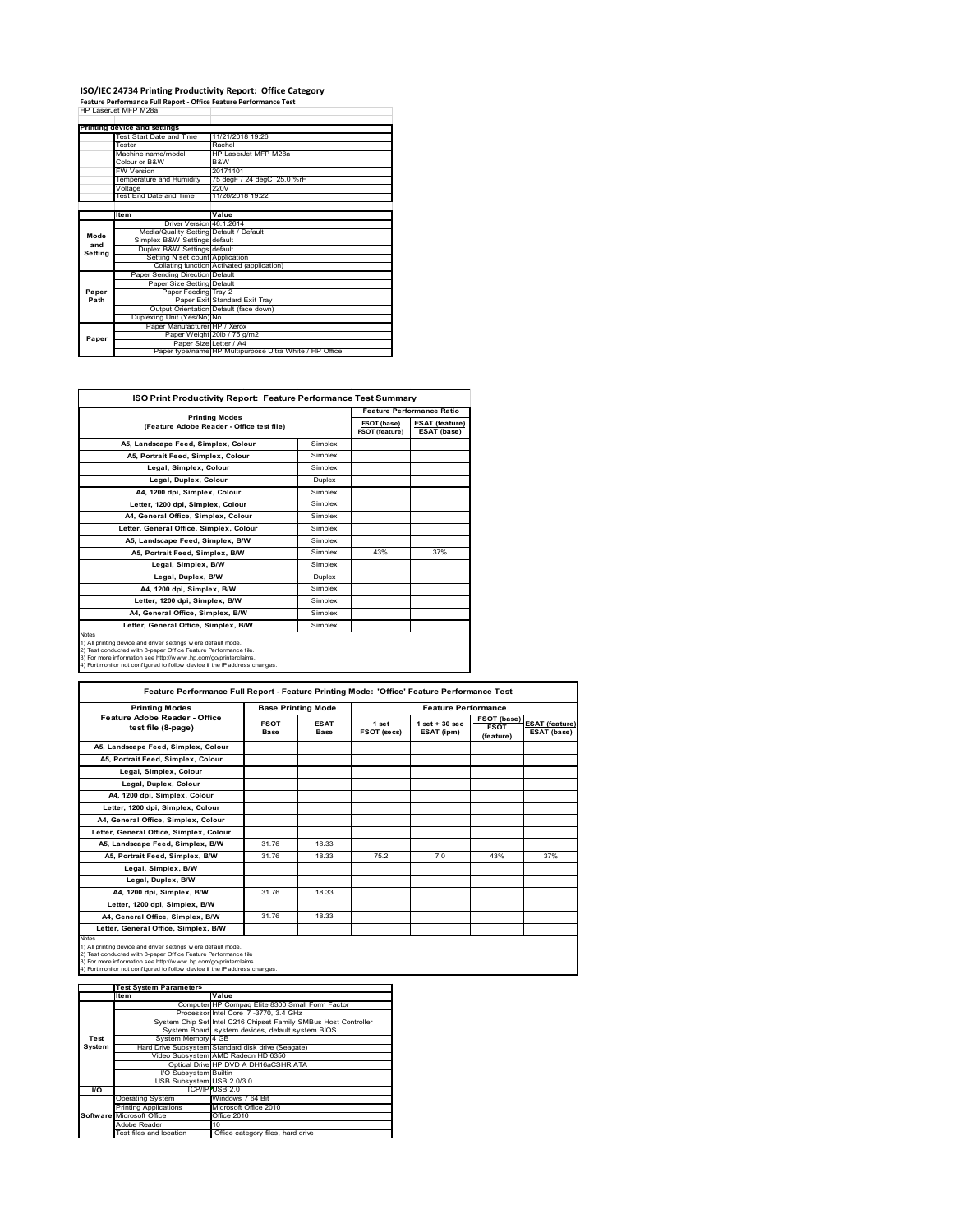#### **ISO/IEC 17629 First Print Out Time Report: Office Category Full Detailed Test Report ‐ LETTER** HP LaserJet MFP M28a

|  | HP LaserJet MFP M28a |  |  |
|--|----------------------|--|--|

|            | Printing device and settings               |                                |  |  |
|------------|--------------------------------------------|--------------------------------|--|--|
|            | Test Start Date and Time                   | 11/5/2017 22:48                |  |  |
|            | Tester                                     | tongmei                        |  |  |
|            | Machine name/model                         | HP LaserJet MFP M28a           |  |  |
|            | Colour or B&W                              | B&W                            |  |  |
|            | FW Version                                 | 20171101                       |  |  |
|            | Configuration (options)                    | Default                        |  |  |
|            | Controller                                 | 11800                          |  |  |
|            | Printing device page count                 | Not Specified                  |  |  |
|            | Printing supplies page count Not Specified |                                |  |  |
|            | Temperature and Humidity                   | 75 degF / 24 degC 25.0 %rH     |  |  |
|            | Voltage                                    | 220V                           |  |  |
|            | Test End Date and Time                     | 12/5/2018 0:20                 |  |  |
|            |                                            |                                |  |  |
|            | <b>Item</b>                                | Value                          |  |  |
| Mode       | PDL and driver version                     | 46.1.2614                      |  |  |
| and        | Print Quality mode                         | default                        |  |  |
|            | <b>B&amp;W</b> settings                    | default                        |  |  |
| Setting    | Paper feed orientation                     | Short Edge                     |  |  |
| Paper      | Paper type setting                         | default                        |  |  |
|            | Paper feeding                              | Standard cassette              |  |  |
|            | Paper exit                                 | Standard exit tray             |  |  |
| Paper Path | Output orientation                         | default (face up or face down) |  |  |

**FPOT from Ready (seconds)**<br>Simplex 7.98 **ISO First Page Out Time Summary Report: Office Category** rt: **Letter** 

**B&W**

**Duplex**<br>Notes<br>1) All printing device and driver settings were default mode.<br>2) For the BM results, the print driver was set to "print in BM".<br>4) For more information see http://www.hp.com/golprinterclaims.<br>4) Port monitor

|                                |                                                                                                                                                                                                                                                                                                                                                                                                             | ISO First Page Out Time Report: Office Category |                           |                              |                      |                   |            |
|--------------------------------|-------------------------------------------------------------------------------------------------------------------------------------------------------------------------------------------------------------------------------------------------------------------------------------------------------------------------------------------------------------------------------------------------------------|-------------------------------------------------|---------------------------|------------------------------|----------------------|-------------------|------------|
| <b>Detailed Report: LETTER</b> |                                                                                                                                                                                                                                                                                                                                                                                                             | Word<br>(seconds)                               | Excel<br>(seconds)        | Adobe<br>Reader<br>(seconds) | Average<br>(seconds) | <b>Delay Time</b> |            |
|                                | FPOT from Ready - Simplex                                                                                                                                                                                                                                                                                                                                                                                   |                                                 |                           |                              |                      |                   |            |
|                                | FPOT from Ready - Duplex                                                                                                                                                                                                                                                                                                                                                                                    |                                                 |                           |                              |                      |                   |            |
| <b>Color Mode</b>              | FPOT from Sleep - Simplex                                                                                                                                                                                                                                                                                                                                                                                   |                                                 |                           | N/A                          |                      |                   |            |
|                                | Recovery Time                                                                                                                                                                                                                                                                                                                                                                                               |                                                 |                           |                              |                      |                   |            |
|                                | FPOT from Off - Simplex                                                                                                                                                                                                                                                                                                                                                                                     |                                                 |                           |                              |                      |                   |            |
|                                | Warm-up Time                                                                                                                                                                                                                                                                                                                                                                                                |                                                 |                           |                              |                      |                   |            |
|                                | FPOT from Ready - Simplex                                                                                                                                                                                                                                                                                                                                                                                   | 8.49                                            | 7.81                      | 7.63                         | 7.98                 | 49 Seconds        |            |
|                                | FPOT from Ready - Duplex                                                                                                                                                                                                                                                                                                                                                                                    |                                                 |                           |                              |                      |                   |            |
| <b>B&amp;W Mode</b>            | FPOT from Sleep - Simplex                                                                                                                                                                                                                                                                                                                                                                                   |                                                 |                           | 7.91                         |                      | 61 Minutes        |            |
|                                | Recovery Time                                                                                                                                                                                                                                                                                                                                                                                               |                                                 |                           | 0.3                          |                      |                   |            |
|                                | FPOT from Off - Simplex                                                                                                                                                                                                                                                                                                                                                                                     |                                                 |                           | 16.91                        |                      |                   |            |
|                                |                                                                                                                                                                                                                                                                                                                                                                                                             |                                                 |                           |                              |                      |                   |            |
| Notes                          | Warm-up Time                                                                                                                                                                                                                                                                                                                                                                                                |                                                 |                           | 9.28                         |                      |                   |            |
| <b>HP Data Table</b>           | 1) All printing device and driver settings w ere default mode.<br>2) For the B/W results, the print driver was set to "print in B/W".<br>3) For more information see http://www.hp.com/go/printerclaims.<br>4) Port monitor not configured to follow device if the IP address changes.<br>5) Page counts w ere collected after completion of the tests.<br>6) Details for FPOT from Sleep are show n below. |                                                 |                           |                              |                      |                   |            |
| <b>Detailed Report: LETTER</b> |                                                                                                                                                                                                                                                                                                                                                                                                             | <b>FPOT Avg</b>                                 | FPOT (secs)               | FPOT (secs)                  | FPOT (secs)          | Application       | Delay Time |
|                                | FPOT from Sleep                                                                                                                                                                                                                                                                                                                                                                                             | (se cs)<br>N/A                                  | <b>Iteration 1</b><br>N/A | <b>Iteration 2</b><br>N/A    | Iteration 3<br>N/A   | Adobe Reader      |            |
| <b>Color Mode</b>              | FPOT from Sleep (15 minutes)<br>HP/Non ISO Test                                                                                                                                                                                                                                                                                                                                                             | N/A                                             | N/A                       | N/A                          | N/A                  | Adobe Reader      |            |
| <b>B&amp;W Mode</b>            | FPOT from Sleep                                                                                                                                                                                                                                                                                                                                                                                             | 7.91                                            | 7.88                      | 7.93                         | N/A                  | Adobe Reader      | 61 Minutes |

1) All printing device and driver settings w ere default mode.<br>2) For the B/W results, the print driver w as set to "print in B/W".<br>3 DLP includes detailed iterations as data measurements may vary run to run.

|                                  | <b>Test System Parameters</b> |                                      |
|----------------------------------|-------------------------------|--------------------------------------|
|                                  | <b>Item</b>                   | Value                                |
|                                  | Computer                      | HP Z240 SFF Workstation              |
|                                  | Processor                     | Intel Core i7 -6770, 3.4 GHz         |
|                                  | System Chip Set               | Intel SKL/KBL Mobile/Desktop         |
|                                  | System Board                  | system devices, default system BIOS  |
| Test                             | <b>System Memory</b>          | 8 GB                                 |
| System                           | <b>Hard Drive Subsystem</b>   | Turbo Drive G2 256GB PCIe SSD        |
|                                  | Video Subsystem               | Microsoft Basic Display Adaptor      |
|                                  | Optical Drive                 | HP HLDS DVDRW GUD1N                  |
|                                  | I/O Subsystem                 | <b>Builtin</b>                       |
|                                  | <b>USB Subsystem</b>          | USB 2.0/3.0                          |
| Printing<br>Device<br>Connection | TCP/IP                        | USB <sub>20</sub>                    |
|                                  | Operating System              | Windows 10 Enterprise 64 Bit (10240) |
|                                  | <b>Printing Applications</b>  | Microsoft Office 2016                |
| Software                         |                               | Office 2016                          |
|                                  | <b>Print Driver</b>           | Reader DC                            |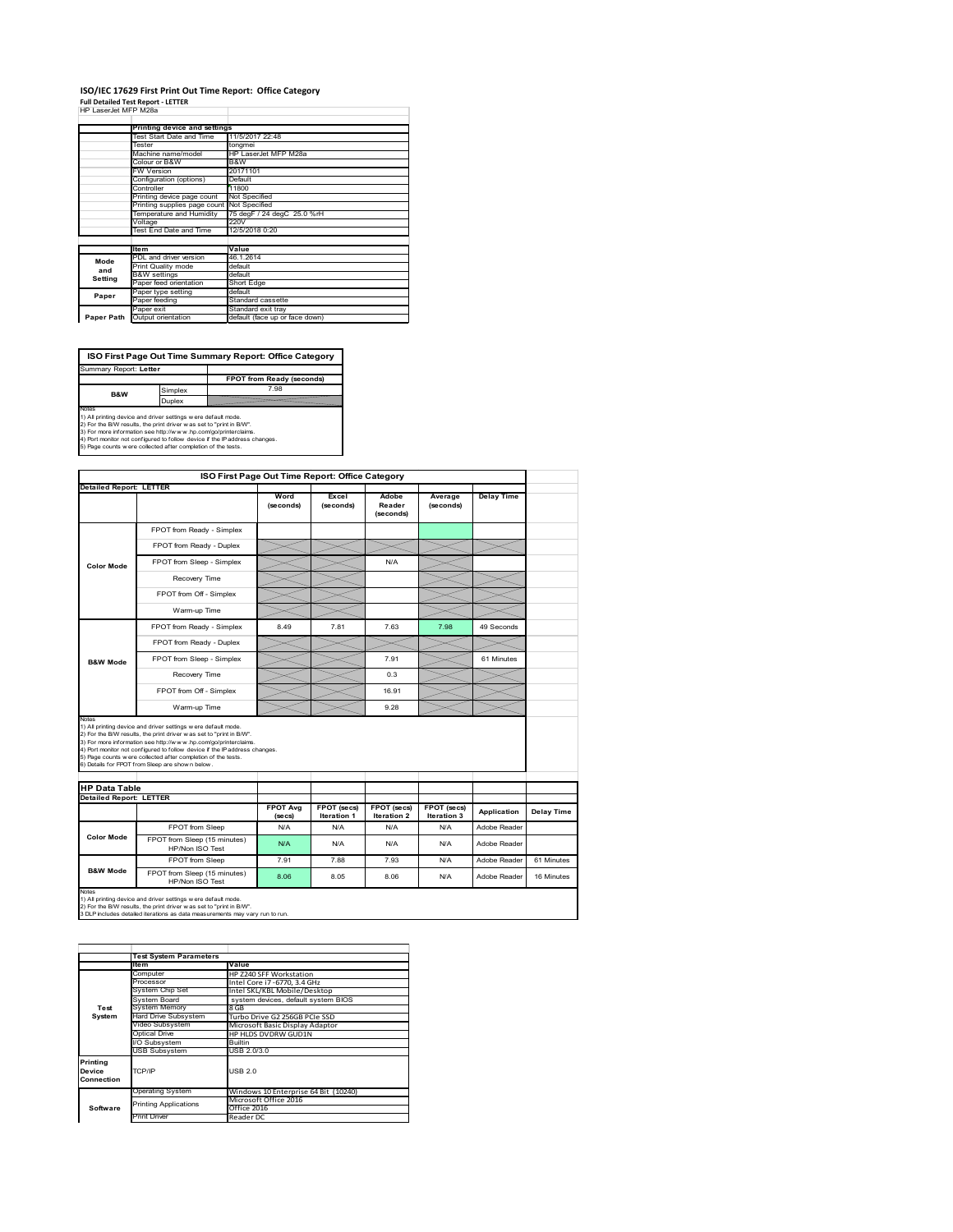#### **ISO/IEC 17629 First Print Out Time Report: Office Category Full Detailed Test Report ‐ A4** HP LaserJet MFP M28a

|  | . <u>.</u>           |  |
|--|----------------------|--|
|  | HP LaserJet MFP M28a |  |

|            | Printing device and settings               |                                |
|------------|--------------------------------------------|--------------------------------|
|            | Test Start Date and Time                   | 11/5/2017 22:48                |
|            | Tester                                     | tongmei                        |
|            | Machine name/model                         | HP LaserJet MFP M28a           |
|            | Colour or B&W                              | B&W                            |
|            | <b>FW Version</b>                          | 20171101                       |
|            | Configuration (options)                    | Default                        |
|            | Controller                                 | 11800                          |
|            | Printing device page count                 | Not Specified                  |
|            | Printing supplies page count Not Specified |                                |
|            | Temperature and Humidity                   | 75 degF / 24 degC 25.0 %rH     |
|            | Voltage                                    | 220V                           |
|            | <b>Test End Date and Time</b>              | 12/5/2018 0:20                 |
|            |                                            |                                |
|            | <b>Item</b>                                | Value                          |
| Mode       | PDL and driver version                     | 46.1.2614                      |
| and        | Print Quality mode                         | default                        |
| Setting    | <b>B&amp;W</b> settings                    | default                        |
|            | Paper feed orientation                     | Short Edge                     |
| Paper      | Paper type setting                         | default                        |
|            | Paper feeding                              | Standard cassette              |
|            | Paper exit                                 | Standard exit tray             |
| Paper Path | Output orientation                         | default (face up or face down) |

**ISO First Page Out Time Summary Report: Office Category**

**FPOT from Ready (seconds)** Simplex 8.24 Duplex Notes<br>1) All printing device and driver settings were default mode.<br>2) For the BAV results, the print driver was set to "print in BAV".<br>3) For more information see http://www.hp.com/golprinterclaims.<br>4) Port monitor not co Summary Report: A4 **B&W**

| <b>Detailed Report: A4</b>                                                                                                                                                                                                                                                                                                                                                                                                                |                                                 |                   |                    | ISO First Page Out Time Report: Office Category |                            |                   |            |
|-------------------------------------------------------------------------------------------------------------------------------------------------------------------------------------------------------------------------------------------------------------------------------------------------------------------------------------------------------------------------------------------------------------------------------------------|-------------------------------------------------|-------------------|--------------------|-------------------------------------------------|----------------------------|-------------------|------------|
|                                                                                                                                                                                                                                                                                                                                                                                                                                           |                                                 |                   |                    |                                                 |                            |                   |            |
|                                                                                                                                                                                                                                                                                                                                                                                                                                           |                                                 | Word<br>(seconds) | Excel<br>(seconds) | Adobe<br>Reader<br>(seconds)                    | Average<br>(seconds)       | <b>Delay Time</b> |            |
|                                                                                                                                                                                                                                                                                                                                                                                                                                           | FPOT from Ready - Simplex                       |                   |                    |                                                 |                            |                   |            |
|                                                                                                                                                                                                                                                                                                                                                                                                                                           | FPOT from Ready - Duplex                        |                   |                    |                                                 |                            |                   |            |
| <b>Color Mode</b>                                                                                                                                                                                                                                                                                                                                                                                                                         | FPOT from Sleep - Simplex                       |                   |                    | N/A                                             |                            |                   |            |
|                                                                                                                                                                                                                                                                                                                                                                                                                                           | Recovery Time                                   |                   |                    |                                                 |                            |                   |            |
|                                                                                                                                                                                                                                                                                                                                                                                                                                           | FPOT from Off - Simplex                         |                   |                    |                                                 |                            |                   |            |
|                                                                                                                                                                                                                                                                                                                                                                                                                                           | Warm-up Time                                    |                   |                    |                                                 |                            |                   |            |
|                                                                                                                                                                                                                                                                                                                                                                                                                                           | FPOT from Ready - Simplex                       | 8.79              | 8.00               | 7.91                                            | 8.24                       | 49 Seconds        |            |
|                                                                                                                                                                                                                                                                                                                                                                                                                                           | FPOT from Ready - Duplex                        |                   |                    |                                                 |                            |                   |            |
| <b>B&amp;W Mode</b>                                                                                                                                                                                                                                                                                                                                                                                                                       | FPOT from Sleep - Simplex                       |                   |                    | 8.24                                            |                            | 61 Minutes        |            |
|                                                                                                                                                                                                                                                                                                                                                                                                                                           | Recovery Time                                   |                   |                    | 0.3                                             |                            |                   |            |
|                                                                                                                                                                                                                                                                                                                                                                                                                                           | FPOT from Off - Simplex                         |                   |                    | 23.62                                           |                            |                   |            |
|                                                                                                                                                                                                                                                                                                                                                                                                                                           | Warm-up Time                                    |                   |                    | 15.71                                           |                            |                   |            |
| 1) All printing device and driver settings w ere default mode.<br>2) For the B/W results, the print driver was set to "print in B/W".<br>3) For more information see http://www.hp.com/go/printerclaims.<br>4) Port monitor not configured to follow device if the IP address changes.<br>5) Page counts w ere collected after completion of the tests.<br>6) Details for FPOT from Sleep are show n below.<br><b>Detailed Report: A4</b> |                                                 |                   |                    |                                                 |                            |                   |            |
| <b>HP Data Table</b>                                                                                                                                                                                                                                                                                                                                                                                                                      |                                                 | <b>FPOT Avg</b>   | FPOT (secs)        | FPOT (secs)                                     |                            |                   |            |
|                                                                                                                                                                                                                                                                                                                                                                                                                                           |                                                 | (se cs)           | <b>Iteration 1</b> | <b>Iteration 2</b>                              | FPOT (secs)<br>Iteration 3 | Application       | Delay Time |
|                                                                                                                                                                                                                                                                                                                                                                                                                                           | FPOT from Sleep                                 | N/A               | N/A                | N/A                                             | N/A                        | Adobe Reader      |            |
| <b>Color Mode</b>                                                                                                                                                                                                                                                                                                                                                                                                                         | FPOT from Sleep (15 minutes)<br>HP/Non ISO Test | N/A               | N/A                | N/A                                             | N/A                        | Adobe Reader      |            |
| <b>B&amp;W Mode</b>                                                                                                                                                                                                                                                                                                                                                                                                                       | FPOT from Sleep                                 | 8.24              | 8 25               | 8 2 3                                           | N/A                        | Adobe Reader      | 61 Minutes |

|            | <b>Test System Parameters</b>        |                                      |
|------------|--------------------------------------|--------------------------------------|
|            | <b>Item</b>                          | Value                                |
|            | Computer                             | HP Z240 SFF Workstation              |
|            | Processor                            | Intel Core i7 -6770, 3.4 GHz         |
|            | System Chip Set                      | Intel SKL/KBL Mobile/Desktop         |
|            | System Board                         | system devices, default system BIOS  |
| Test       | <b>System Memory</b>                 | 8 GB                                 |
| System     | <b>Hard Drive Subsystem</b>          | Turbo Drive G2 256GB PCIe SSD        |
|            | Video Subsystem                      | Microsoft Basic Display Adaptor      |
|            | Optical Drive<br>HP HLDS DVDRW GUD1N |                                      |
|            | I/O Subsystem                        | <b>Builtin</b>                       |
|            | <b>USB Subsystem</b>                 | USB 2.0/3.0                          |
| Printing   |                                      |                                      |
| Device     | TCP/IP                               | USB 2.0                              |
| Connection |                                      |                                      |
|            | Operating System                     | Windows 10 Enterprise 64 Bit (10240) |
|            | <b>Printing Applications</b>         | Microsoft Office 2016                |
| Software   |                                      | Office 2016                          |
|            | <b>Print Driver</b>                  | Reader DC                            |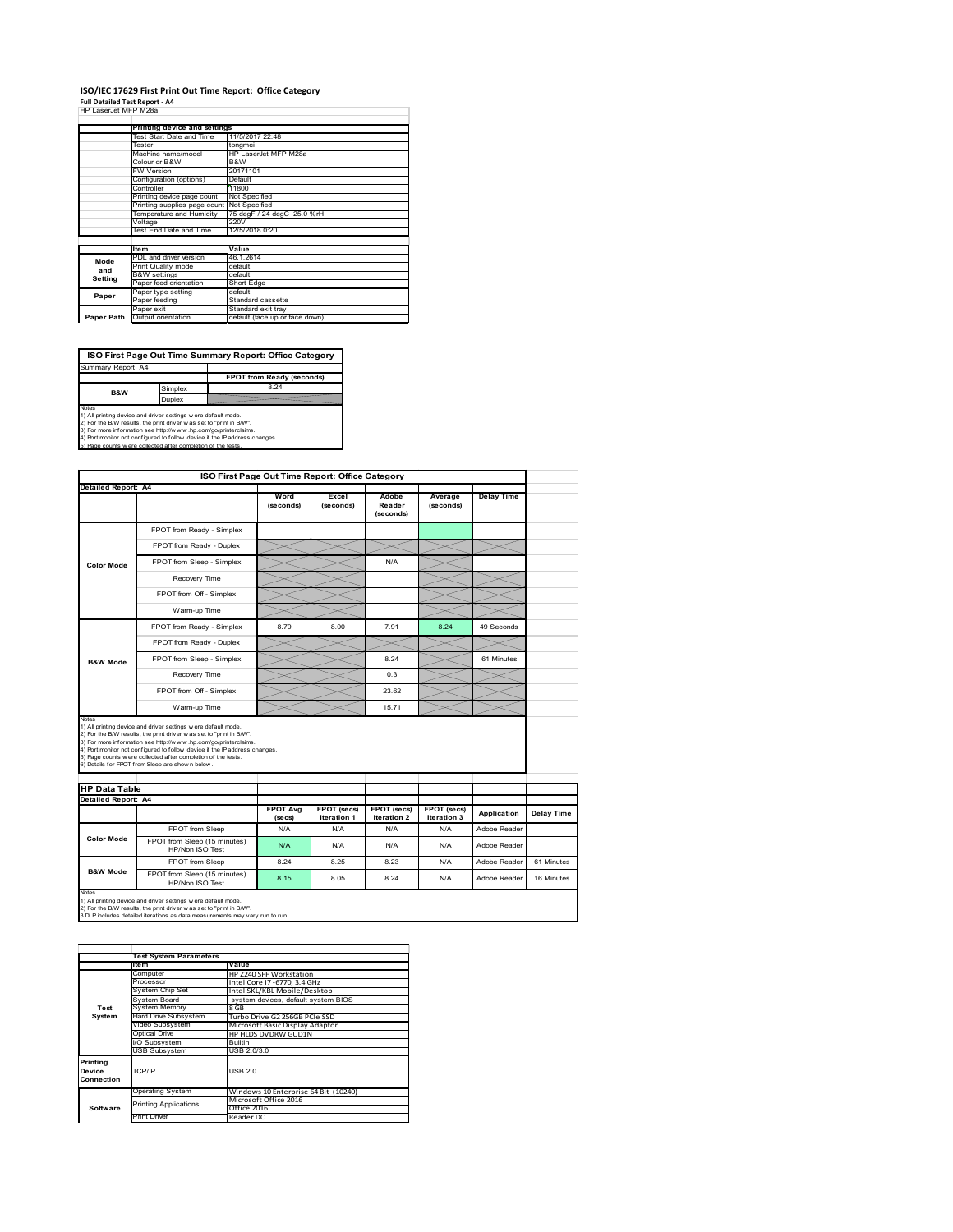## **ISO/IEC 29183 Copy Productivity Report**

**Full Detailed Test Report ‐ LETTER**

| HP LaserJet MFP M28a |                                          |                                                     |
|----------------------|------------------------------------------|-----------------------------------------------------|
|                      |                                          |                                                     |
|                      | <b>Machine Setup Information</b>         |                                                     |
|                      | Test Start Date and Time 11/5/2017 20:45 |                                                     |
|                      |                                          | <b>Tester Rachel</b>                                |
|                      |                                          | Machine name/model HP LaserJet MFP M28a             |
|                      | Colour or B&W B&W                        |                                                     |
|                      | FW Version 20171101                      |                                                     |
|                      | Configuration (options) Not Specified    |                                                     |
|                      |                                          | Temperature and Humidity 75 degF / 24 degC 25.0 %rH |
|                      | Test End Date and Time: 11/13/2017 1:33  |                                                     |
|                      |                                          |                                                     |
|                      | <b>Pre-set Item</b>                      | <b>Pre-set Value</b>                                |

|           | <b>Pre-set Item</b>              | <b>Pre-set Value</b>                                    |
|-----------|----------------------------------|---------------------------------------------------------|
|           | Output Resolution Default        |                                                         |
|           | Output Quality Default           |                                                         |
| Mode      |                                  | Copying Mode Colour for Colour and B&W for B&W          |
|           | Auto Density Adjustment Default  |                                                         |
|           |                                  | Collating function Set in Control Panel                 |
| Paper     | Paper Sending Direction Default  |                                                         |
|           | Paper Type Setting Default       |                                                         |
| Paper     | Paper Feeding Tray 2             |                                                         |
| Path      | Paper Exit Default               |                                                         |
|           |                                  | Face Up Exit Default (face down)                        |
|           | <b>Fixing Capability Default</b> |                                                         |
| Temporary | Image Quality Stability Default  |                                                         |
| Stop      | Capacity of Paper Default        |                                                         |
|           | Others None                      |                                                         |
|           |                                  |                                                         |
|           | Paper Manufacturer HP / Xerox    |                                                         |
| Paper     |                                  | Paper Weight 20lb / 75 g/m2                             |
|           | Paper Size Letter / A4           |                                                         |
|           |                                  | Paper type/name HP Multipurpose Ultra White / HP Office |

| Summary Report: Letter |              |             |
|------------------------|--------------|-------------|
|                        |              |             |
|                        | <b>SFCOT</b> | sESAT (ipm) |
| <b>R&amp;W</b>         | 11 73        | 19 17       |

Notes

First Copy Out and Copy Speed measured using ISO/IEC 29183, excludes first set of test documents. For more information see http://w w w .hp.com/go/printerclaims. Exact speed varies depending on the system configuration and document. Only Target A w as used, all test documents have the same Saturated throughput. Reference

ISO/IEC29183:2010 Clause 5, Sections 5.3.1 and 5.3.2

| Detailed Report: LETTER |               |              |              |             |                |             |
|-------------------------|---------------|--------------|--------------|-------------|----------------|-------------|
|                         |               |              |              |             |                |             |
|                         | <b>Target</b> | sFCOT (secs) |              | sEFTP (ipm) |                | sESAT (ipm) |
|                         |               |              | <b>1copy</b> | 1copy+30sec | 1copy+4minutes |             |
|                         | A             | 11.73        | 5.11         | 15.33       | 17.45          | 19.17       |
|                         |               |              |              | 11 sets     | 78 sets        |             |
|                         | B             |              |              |             |                |             |
|                         |               |              |              |             |                |             |
| <b>B&amp;W</b>          | C             |              |              |             |                |             |
|                         |               |              |              |             |                |             |
|                         | D             |              |              |             |                |             |
|                         |               |              |              |             |                |             |
|                         | Average       | 11.73        | 5.11         | 15.33       | 17.45          | 19.17       |

Notes

First Copy Out and Copy Speed measured using ISO/IEC 29183, excludes first set of test documents. For more information see http://w w w .hp.com/go/printerclaims. Exact speed varies depending on the system configuration and document. Only Target A w as used, all test documents have the same Saturated throughput. Reference ISO/IEC29183:2010 Clause 5, Sections 5.3.1 and 5.3.2